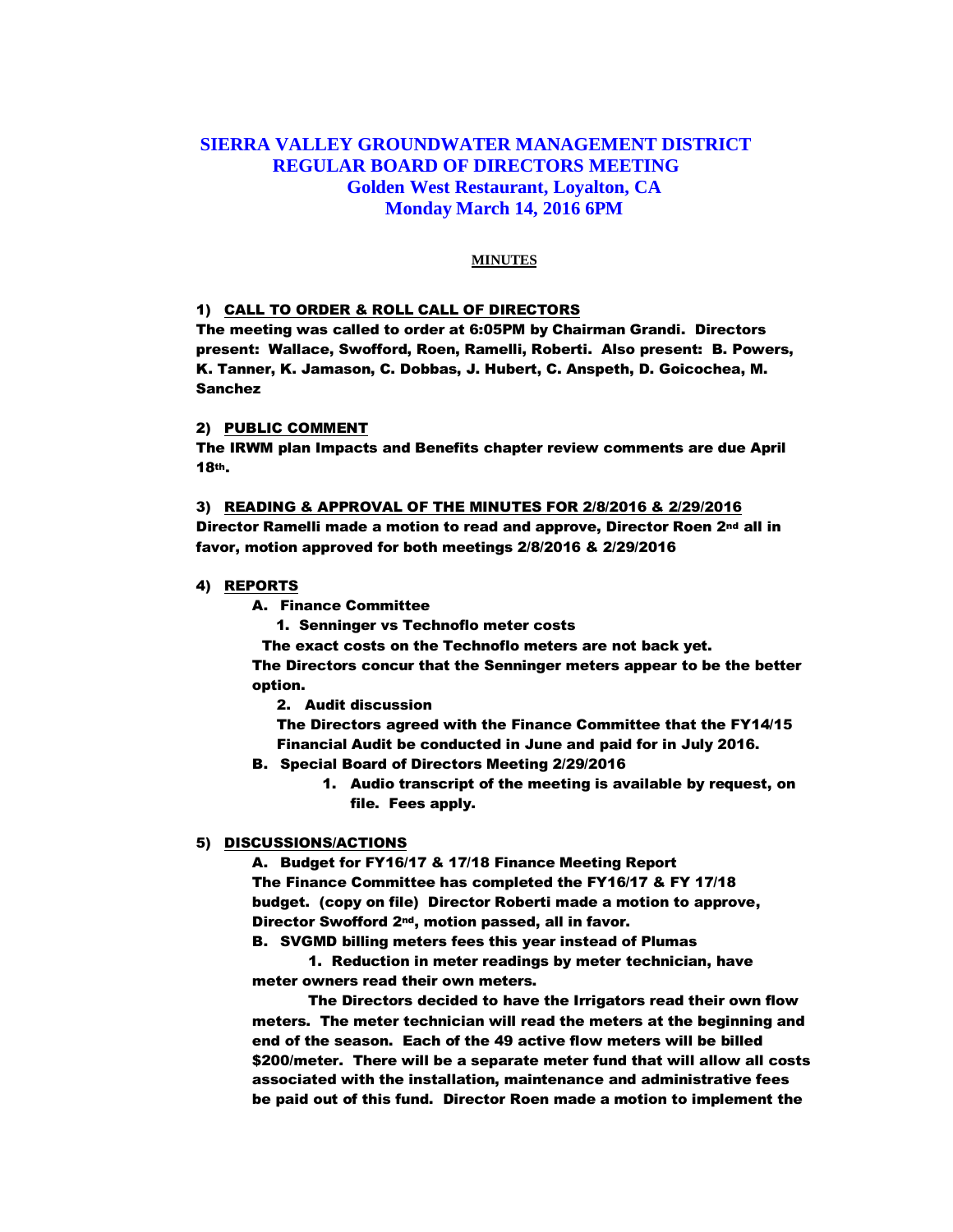meter maintenance fee, Director Ramelli 2nd, motion passed, all in favor. The SVGMD will bill in-house this year, this fee will be on the tax bills next year and on-going.

The meter technician will start this season by reading the meters and communicate to the Irrigators that they will need to keep a log of their meter readings. Repairs will be done by the meter technician. Director Ramelli made a motion to initiate this procedure, Director Swofford 2nd, motion passed, all in favor.

- 2. Model for Parcel-Based Management Fees (copy on file)
	- a. Excel-based model lists number of parcels at or below 40 acres and those above in both Plumas and Sierra Counties and allows the District to model direct fees that would be generated at various rates.
	- b. Motion to approve

Director Ramelli made a motion to approve this model Director Wallace 2nd, motion passed, all in favor.

- C. GSA (Groundwater Sustainability Agency) Formation
	- 1. Draft letter to Mark Nordberg, GSA Project Manager DWR, regarding "Notice of Election to Become a GSA for the Sierra Valley Basin. No action
- D. Prop 218 Election for raising direct charges
	- 1. Costs (postage, paperwork, etc.) Carried over to next month's meeting.
	- 2. Director Roberti made a motion to move ahead with the Prop 218 election process, Director Wallace 2nd, motion passed, all in favor.
- E. Green Gulch meter repair reimbursement Carried over to next meeting, Zak Harrison is out of town.
- F. Vacant Director seat

Carried over to next meeting. Resignation letter from former Director Carl Genasci is pending.

G. Closed session on wage changes for employees The Directors terminated the secretary's position as of April 30, 2016.

### 6. CORRESPONDENCE LOG

A. Upper Feather River Watershed Water Workshop April 4, 2016. Items to be discussed at this workshop include water banking, GSA updates and new recording Requirements from DWR (Department of Water Resources)

B. DWR Spring 2016 Groundwater measurements Presented information to the Directors